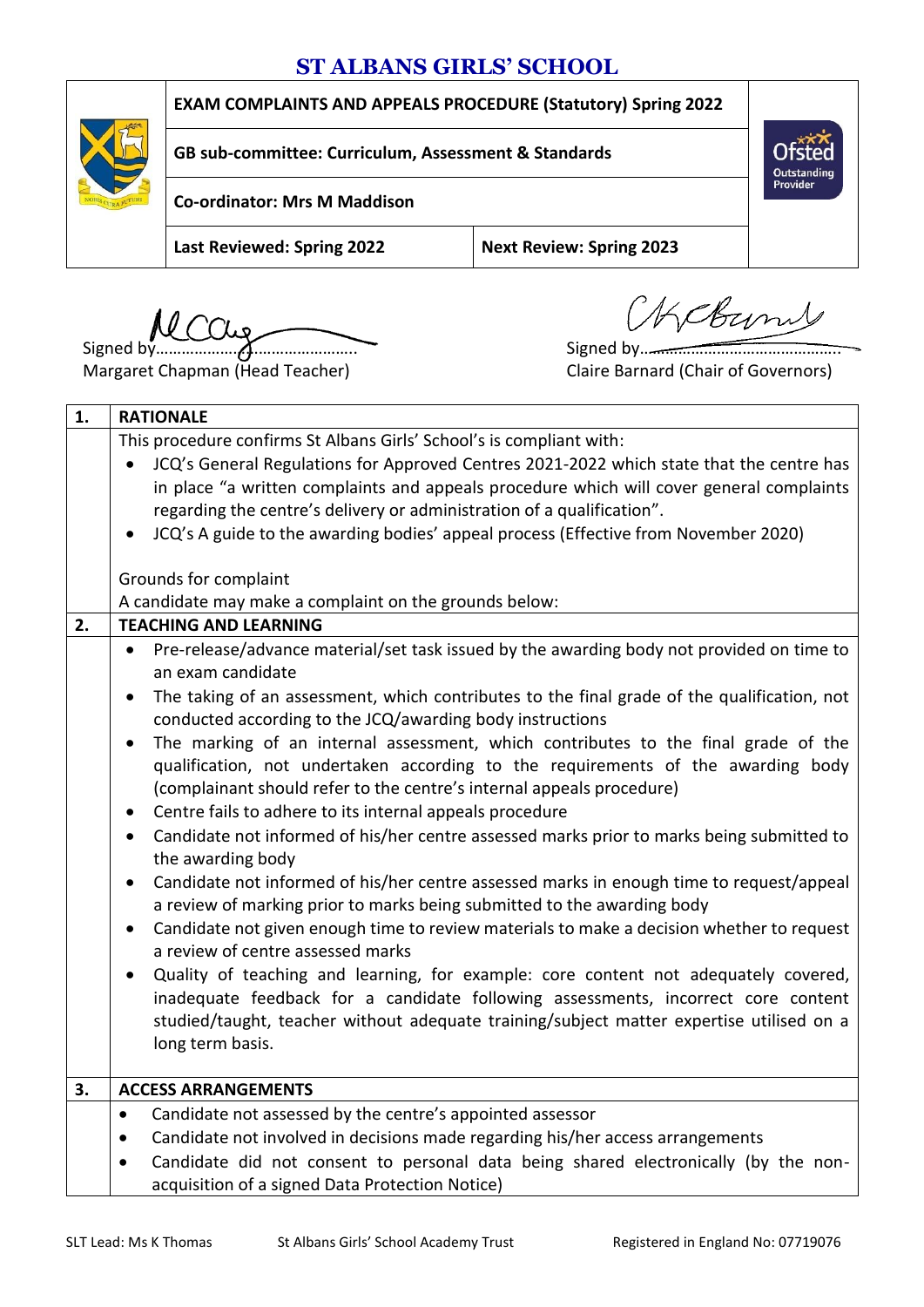|    | Candidate not informed/adequately informed of the arrangements in place and the subjects<br>$\bullet$                                                                               |  |  |  |  |  |  |
|----|-------------------------------------------------------------------------------------------------------------------------------------------------------------------------------------|--|--|--|--|--|--|
|    | or components of subjects where the arrangements would not apply                                                                                                                    |  |  |  |  |  |  |
|    | Exam information not appropriately adapted for a disabled candidate to access it<br>٠                                                                                               |  |  |  |  |  |  |
|    | Adapted equipment put in place failed during exam/assessment<br>$\bullet$                                                                                                           |  |  |  |  |  |  |
|    | Approved access arrangement(s) not put in place at the time of an exam/assessment<br>$\bullet$                                                                                      |  |  |  |  |  |  |
|    | Appropriate arrangements not put in place at the time of an exam/assessment because of a<br>$\bullet$                                                                               |  |  |  |  |  |  |
|    | temporary injury or impairment                                                                                                                                                      |  |  |  |  |  |  |
| 4. | <b>ENTRIES</b>                                                                                                                                                                      |  |  |  |  |  |  |
|    | Candidate not entered/entered late (incurring a late entry fee) for a required exam/<br>٠                                                                                           |  |  |  |  |  |  |
|    | assessment                                                                                                                                                                          |  |  |  |  |  |  |
|    | Candidate entered for a wrong exam/assessment<br>٠                                                                                                                                  |  |  |  |  |  |  |
|    | Candidate entered for a wrong tier of entry<br>$\bullet$                                                                                                                            |  |  |  |  |  |  |
| 5. | <b>CONDUCTING EXAMINATIONS</b>                                                                                                                                                      |  |  |  |  |  |  |
|    | Failure to adequately brief candidate on exam timetable/exam regulations prior to<br>$\bullet$                                                                                      |  |  |  |  |  |  |
|    | exam/assessment taking place                                                                                                                                                        |  |  |  |  |  |  |
|    | Room in which exam held did not provide candidate with appropriate conditions for taking<br>٠                                                                                       |  |  |  |  |  |  |
|    | the exam                                                                                                                                                                            |  |  |  |  |  |  |
|    | Inadequate invigilation in exam room<br>$\bullet$                                                                                                                                   |  |  |  |  |  |  |
|    | Failure to conduct exam according to the regulations<br>$\bullet$                                                                                                                   |  |  |  |  |  |  |
|    | Online system failed during (online) exam/assessment<br>$\bullet$                                                                                                                   |  |  |  |  |  |  |
|    | Disruption during exam/assessment<br>$\bullet$                                                                                                                                      |  |  |  |  |  |  |
|    |                                                                                                                                                                                     |  |  |  |  |  |  |
|    | Alleged, suspected or actual malpractice incident not investigated/reported<br>$\bullet$<br>٠                                                                                       |  |  |  |  |  |  |
|    | Eligible application for special consideration for a candidate not submitted/not submitted to<br>timescale                                                                          |  |  |  |  |  |  |
| 6. | <b>RESULTS AND POST-RESULTS</b>                                                                                                                                                     |  |  |  |  |  |  |
|    | Before exams, candidate not made aware of the arrangements for post-results services and<br>$\bullet$                                                                               |  |  |  |  |  |  |
|    | the accessibility of senior members of centre staff after the publication of results                                                                                                |  |  |  |  |  |  |
|    |                                                                                                                                                                                     |  |  |  |  |  |  |
|    | Candidate not having access to a member of senior staff after the publication of results to<br>$\bullet$<br>discuss/make decision on the submission of an enquiry                   |  |  |  |  |  |  |
|    |                                                                                                                                                                                     |  |  |  |  |  |  |
|    | Candidate request for return of work after moderation and work not available/disposed of                                                                                            |  |  |  |  |  |  |
|    | earlier than allowed in the regulations                                                                                                                                             |  |  |  |  |  |  |
|    | Candidate (or parent/carer) unhappy with a result (complainant to refer via exams officer to<br>٠                                                                                   |  |  |  |  |  |  |
|    | awarding body post-results services)                                                                                                                                                |  |  |  |  |  |  |
|    | Candidate (or parent/carer) unhappy with a centre decision not to support a clerical check, a<br>$\bullet$                                                                          |  |  |  |  |  |  |
|    | review of marking, a review of moderation or an appeal (complainant to refer via [insert who]<br>to the centre's internal appeals procedure)                                        |  |  |  |  |  |  |
|    | Centre applied for the wrong post-results service/for the wrong exam paper for a candidate                                                                                          |  |  |  |  |  |  |
|    | $\bullet$                                                                                                                                                                           |  |  |  |  |  |  |
|    | Centre missed awarding body deadline to apply for a post-results service<br>$\bullet$<br>Centre applied for a post-results service for candidate without gaining required candidate |  |  |  |  |  |  |
|    | $\bullet$                                                                                                                                                                           |  |  |  |  |  |  |
|    | consent/permission                                                                                                                                                                  |  |  |  |  |  |  |
|    | Private candidates must submit an application for an appeal directly to the awarding body<br>$\bullet$                                                                              |  |  |  |  |  |  |
| 7. | <b>COMPLAINTS AND APPEALS PROCEDURE</b>                                                                                                                                             |  |  |  |  |  |  |
|    | If a candidate has a general concern or complaint about the centre's delivery or administration of                                                                                  |  |  |  |  |  |  |
|    | a qualification, St Albans Girls' School encourages a candidate to try to resolve this informally in                                                                                |  |  |  |  |  |  |
|    | the first instance. For example, a concern or complaint should be made in person, by telephone                                                                                      |  |  |  |  |  |  |
|    | or in writing to the head of centre.                                                                                                                                                |  |  |  |  |  |  |
|    | if a complaint fails to be resolved informally, the candidate is then at liberty to make a formal                                                                                   |  |  |  |  |  |  |
|    | complaint.                                                                                                                                                                          |  |  |  |  |  |  |
|    | How to make a formal complaint<br>$\bullet$                                                                                                                                         |  |  |  |  |  |  |
|    | A complaint should be submitted in writing by completing a Complaints and Appeals<br>$\bullet$                                                                                      |  |  |  |  |  |  |
|    | form (Appendix 1)                                                                                                                                                                   |  |  |  |  |  |  |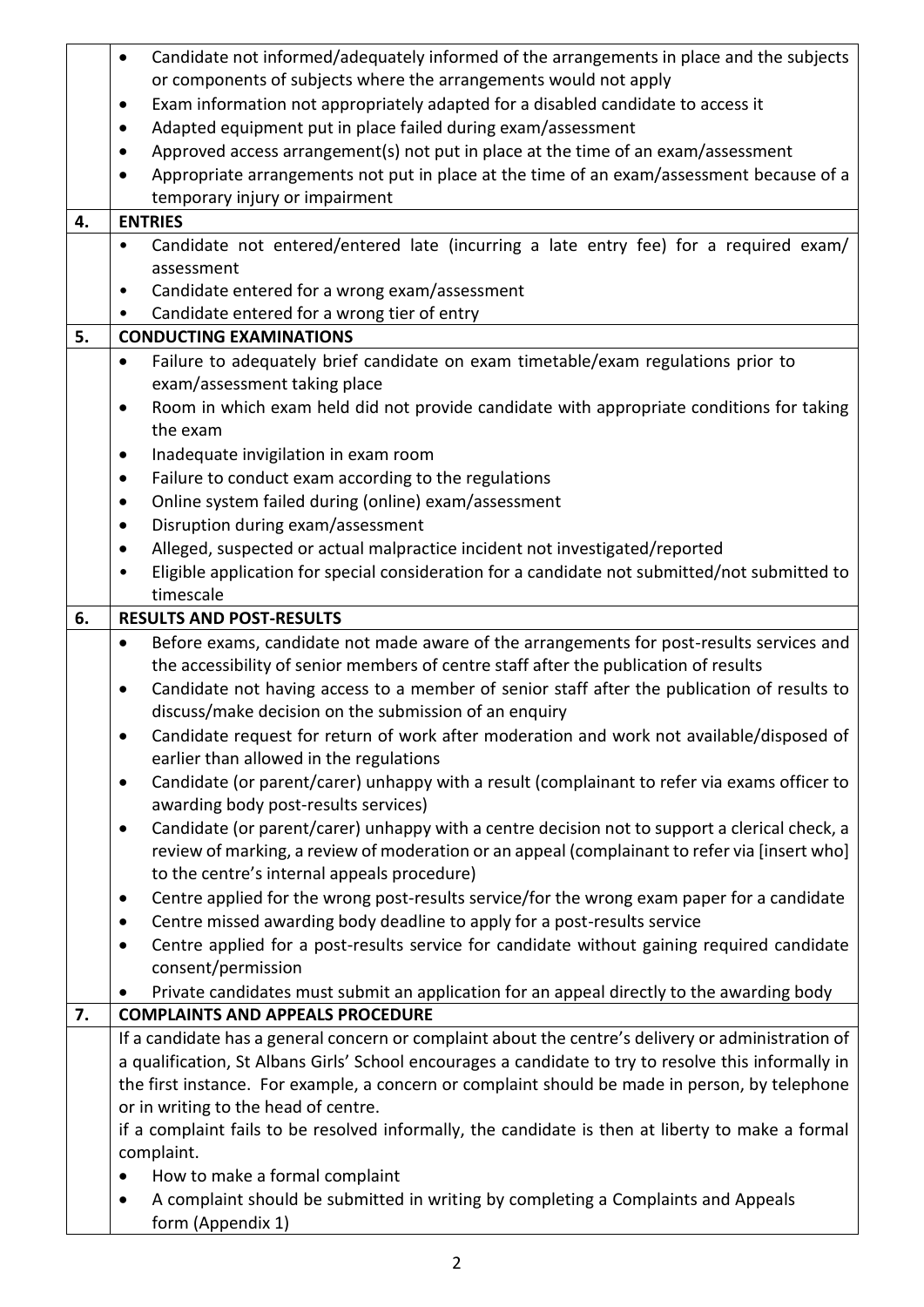|    | Forms are available from the Exams Office and the website<br>$\bullet$                                     |  |  |  |  |  |  |
|----|------------------------------------------------------------------------------------------------------------|--|--|--|--|--|--|
|    | Completed forms should be returned to the Exams Office                                                     |  |  |  |  |  |  |
|    | Forms received will be logged by the centre and acknowledged within 7 days<br>٠                            |  |  |  |  |  |  |
| 8. | <b>HOW A FORMAL COMPLAINT IS INVESTIGATED</b>                                                              |  |  |  |  |  |  |
|    | The head of centre will further investigate or appoint a member of the senior leadership team<br>$\bullet$ |  |  |  |  |  |  |
|    | (who is not involved in the grounds for complaint and has no personal interest in the                      |  |  |  |  |  |  |
|    | outcome) to investigate the complaint and report on the findings and conclusion                            |  |  |  |  |  |  |
|    | The findings and conclusion will be provided to the complainant within 2 working weeks<br>$\bullet$        |  |  |  |  |  |  |
| 9. | <b>APPEALS</b>                                                                                             |  |  |  |  |  |  |
|    | Following the outcome, if the complainant remains dissatisfied and believes there are clear                |  |  |  |  |  |  |
|    | grounds, an appeal can be submitted.                                                                       |  |  |  |  |  |  |
|    | Any appeal must be submitted in writing by again completing a Complaints and Appeals Form                  |  |  |  |  |  |  |
|    | Forms received will be logged by the centre and acknowledged within 7 working days<br>$\bullet$            |  |  |  |  |  |  |
|    | The appeal will be referred to the Chair of Governors<br>$\bullet$                                         |  |  |  |  |  |  |
|    | The Chair of Governors (or Committee) will inform the appellant of the conclusion in due<br>$\bullet$      |  |  |  |  |  |  |
|    | course                                                                                                     |  |  |  |  |  |  |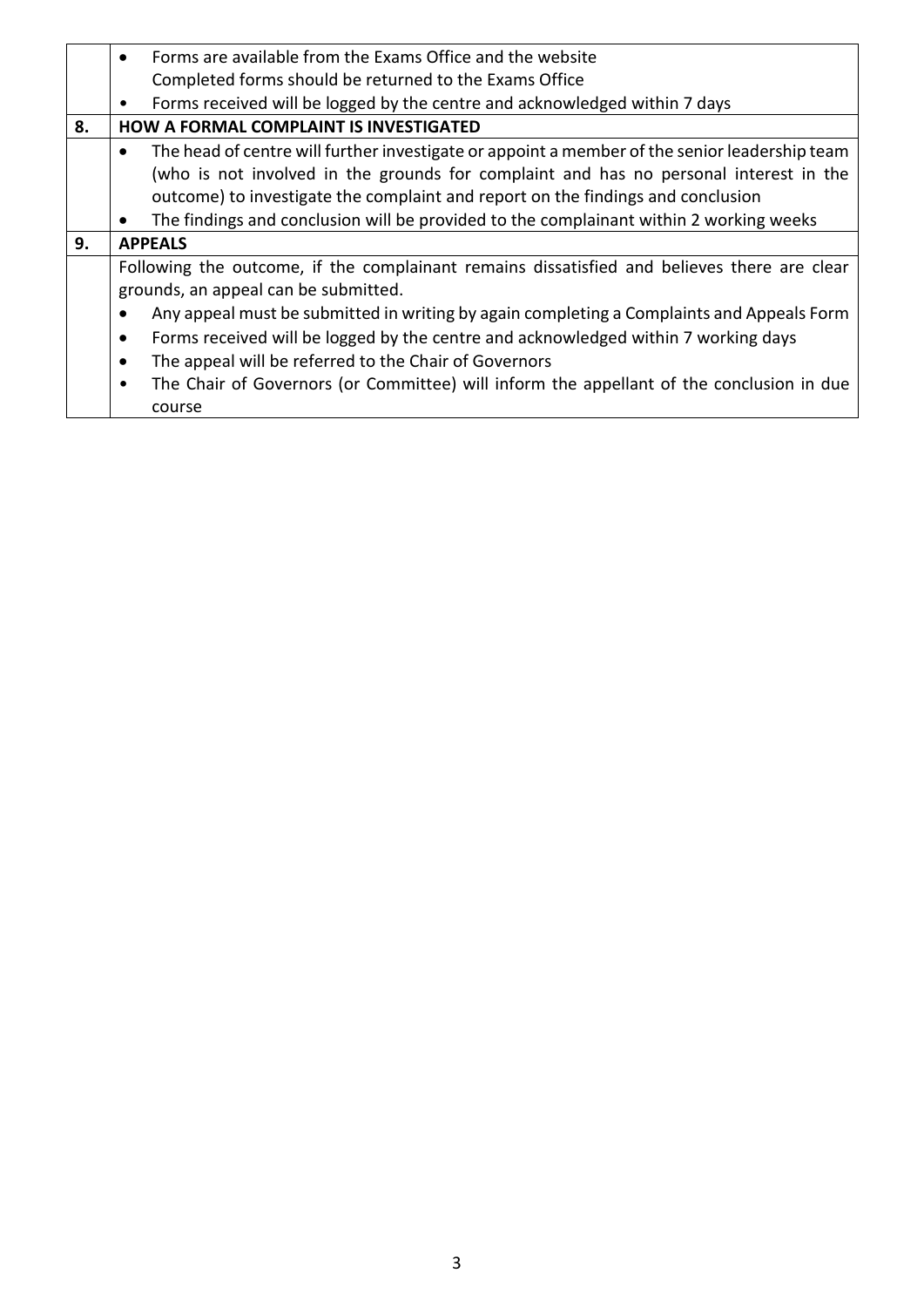## **COMPLAINTS AND APPEALS FORM**

| Name of complainant/appellant                                                                    | name different to complainant/appellant                                 |  |  |  |  |
|--------------------------------------------------------------------------------------------------|-------------------------------------------------------------------------|--|--|--|--|
| <b>Candidate name if different to</b>                                                            |                                                                         |  |  |  |  |
| complainant/appellant                                                                            |                                                                         |  |  |  |  |
| Please indicate: Complaint/appeal against the centre's delivery of a qualification               |                                                                         |  |  |  |  |
|                                                                                                  |                                                                         |  |  |  |  |
|                                                                                                  | Complaint/appeal against the centre's administration of a qualification |  |  |  |  |
| Please state the grounds for your complaint/appeal below                                         |                                                                         |  |  |  |  |
|                                                                                                  |                                                                         |  |  |  |  |
|                                                                                                  |                                                                         |  |  |  |  |
|                                                                                                  |                                                                         |  |  |  |  |
|                                                                                                  |                                                                         |  |  |  |  |
|                                                                                                  |                                                                         |  |  |  |  |
|                                                                                                  |                                                                         |  |  |  |  |
|                                                                                                  |                                                                         |  |  |  |  |
|                                                                                                  |                                                                         |  |  |  |  |
|                                                                                                  |                                                                         |  |  |  |  |
|                                                                                                  |                                                                         |  |  |  |  |
|                                                                                                  |                                                                         |  |  |  |  |
|                                                                                                  |                                                                         |  |  |  |  |
|                                                                                                  |                                                                         |  |  |  |  |
|                                                                                                  |                                                                         |  |  |  |  |
|                                                                                                  |                                                                         |  |  |  |  |
|                                                                                                  |                                                                         |  |  |  |  |
|                                                                                                  |                                                                         |  |  |  |  |
|                                                                                                  |                                                                         |  |  |  |  |
| If your complaint is lengthy please write as bullet points; please keep to the point and include |                                                                         |  |  |  |  |
| relevant detail such as dates, names etc. and provide any evidence you may have to support       |                                                                         |  |  |  |  |
| what you say.                                                                                    |                                                                         |  |  |  |  |
| Your appeal should identify the centre's failure to follow procedures as set out in the relevant |                                                                         |  |  |  |  |
| policy, and/or issues in teaching and learning which have impacted the candidate                 |                                                                         |  |  |  |  |
|                                                                                                  |                                                                         |  |  |  |  |
| If necessary, continue on an additional page if this form is being completed electronically or   |                                                                         |  |  |  |  |
| overleaf if hard copy being completed                                                            |                                                                         |  |  |  |  |
|                                                                                                  |                                                                         |  |  |  |  |
| Detail any steps you have already taken to resolve the issue(s) and what you would consider to   |                                                                         |  |  |  |  |
| be a good resolution to the issue(s)                                                             |                                                                         |  |  |  |  |
| Complainant/appellant signature:                                                                 | Date of signature:                                                      |  |  |  |  |
|                                                                                                  |                                                                         |  |  |  |  |
|                                                                                                  |                                                                         |  |  |  |  |